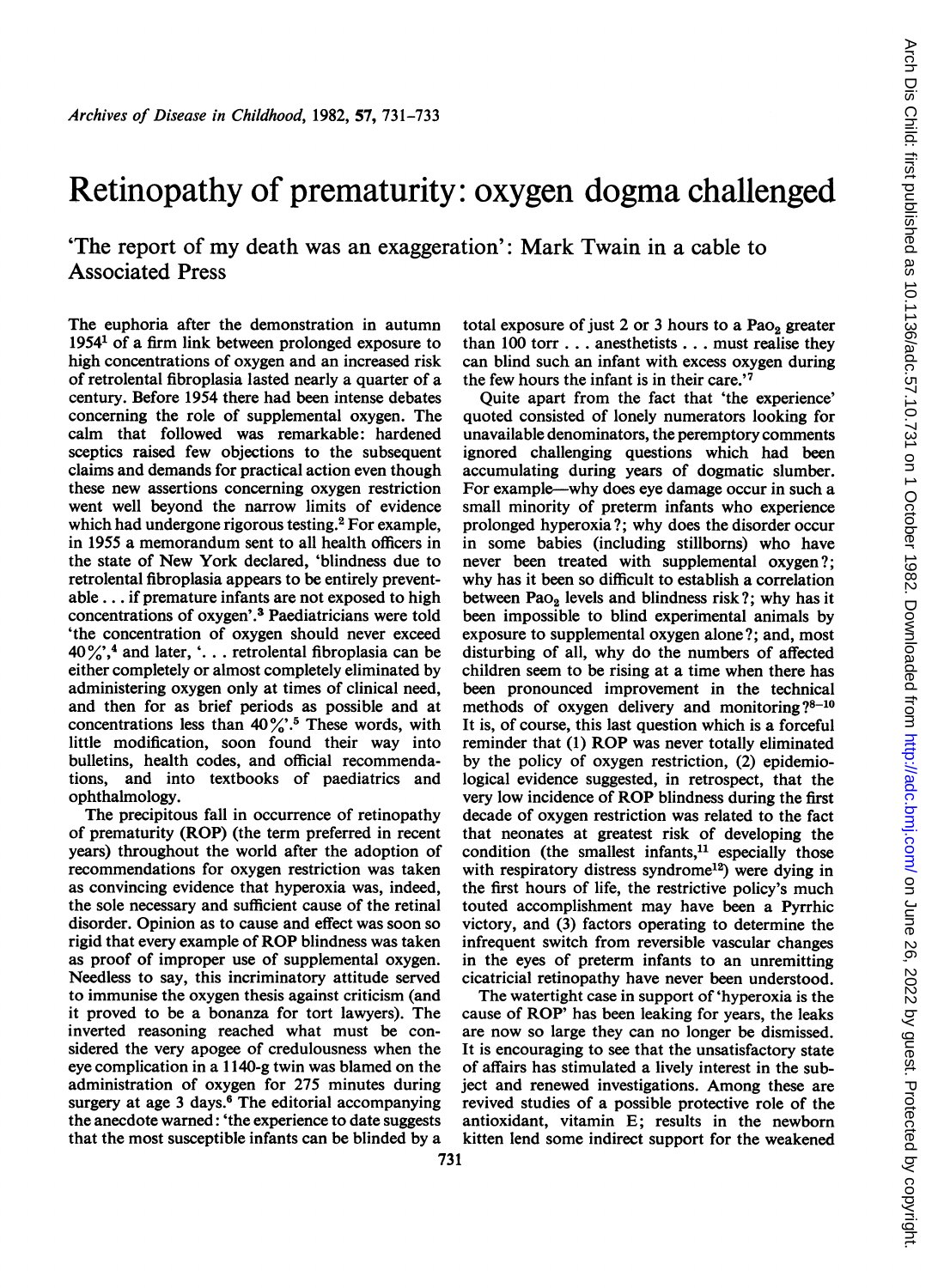oxygen theory. For example, Phelps and Rosenbaum's experiments have suggested that abnormal vascular changes in the retina induced by oxygen exposure are ameliorated by concurrent treatment with tocopherol.<sup>13</sup> And Bougle et  $al$ .<sup>14</sup> showed that in the retina of kittens hyperoxia leads to a fall in an important enzyme (superoxide dismutase) concerned with protection against the toxic effects of oxygen radicals; the drop in superoxide dismutase appears to be partially prevented by pretreatment with a large dose of vitamin E. The experimental results in kittens are provocative, but, unfortunately, it is hard to know whether they have anything to do with the problem of blindness in infants; as already noted cicatricial lesions cannot be induced in animals by exposure to oxygen alone. Moreover, the beneficial effect of vitamin E in the kitten model of retinopathy may not be entirely specific (that is to protect against oxygen toxicity). Phelps and Rosenbaum have now shown suppression of oxygen-induced vitreal neovascularisation when tocopherol was first given after the animals were removed from oxygen.<sup>15</sup>

Unfortunately, the riddles have not been resolved by clinical studies of vitamin E treatment of preterm infants. The results of several small-scale randomised control trials have suggested that prophylactic administration of tocopherol has an effect in reducing the severity of outcome in ROP. However, the conclusions are far from convincing because of problems related to design and size of sample<sup>16</sup> in reported trials, and there are unresolved questions about the safety of administering pharmacological doses of tocopherol to large numbers of preterm infants.<sup>17</sup>

Two recent sets of animal experiments have added fresh fuel to the fires of controversy which now surround the oxygen dogma. In the first of these the conventional wisdom concerning strict oxygen restriction was challenged by Phelps and Rosenbaum.18 They noted that infants who develop severe eye damage have lower Pao<sub>2</sub> levels than others without cicatricial ROP and proposed that <sup>a</sup> restrictive policy might be responsible for precipitating the serious form of the disorder. The hypothesis seemed to be supported by an experiment on two groups of kittens exposed to a standard oxygen exposure (F<sub>IO<sub>2</sub></sub> 80 $\frac{9}{6}$  for 65 hours): the animals who spent the next 28 days in hypoxic conditions had more severe retinal changes than controls who were placed in room air for a month after hyperoxic exposure. The authors warned that (1) extrapolation from the animal model was limited by the fact that no cicatricial lesions were produced, and (2) these experimental results were not ready to be tested in human trials (and should not be translated into

clinical action!) until further explorations of the hyperoxia-hypoxia phenomenon in the kitten were completed.

The second set of animal experiments has given results which, if confirmed, threaten to overturn many accepted views. Flower and associates examined the effect of blocking oxygen-induced vasoconstriction with aspirin (to alter prostaglandin biosynthesis) and were able to produce cicatricial retinopathy.19 For the first time, the authors noted, a scarring lesion was produced in an experimental animal and this seemed to have been accomplished by interfering with a change, retinal vasoconstriction, heretofore considered to be the first stage of a sequence leading to retinal disease. Similar effects were produced when hypercarbia was maintained during chronic oxygen exposure and this has led to the speculation that retinal vasoconstriction is a normal physiological mechanism to protect the immature retina from the damaging effects of hyperoxia. According to this thesis retinal damage occurs only in infants with inadequate retinal vasotonia for protection of structurally immature vessels. Most importantly, the creation of cicatricial lesions in an animal eye answers the major criticism of prehuman studies and, if reproduced by others, the feat will strengthen the confidence with which the results are extrapolated to ROP blindness in infants. These landmark observations also suggest a mechanism (increased blood flow and raised transluminal pressure in the developing retinal vasculature) to explain how scarring complications can occur without exposure to supplemental oxygen.

The present uncertainties may come as a shock to those who were taught that the story of ROP blindness is a closed, and satisfactorily concluded, chapter in the early history of modern neonatal medicine. But the latest turn of events is not unique nor is the current state of disbelief in the oxygen dogma particularly worrying. (The maxim, 'Better orderly error than complex truth' is dangerous to our patients' health.) In fact, the general problem faced by physicians of proceeding from 'the scanty field of what is known ... into the boundless region of what is unknown' was noted 175 years ago by the polymath Thomas Jefferson, third president of the United States.20 He cautioned the 'adventurous' doctors of his day to recall that 'the natural course of the human mind is certainly from credulity to scepticism'.

## References

<sup>1</sup> Kinsey V E. Retrolental fibroplasia. Cooperative study of retrolental fibroplasia and the use of oxygen. Arch Ophthalmol 1956; 56: 481-543. (Note: the results of this study were made public in September 1954.)